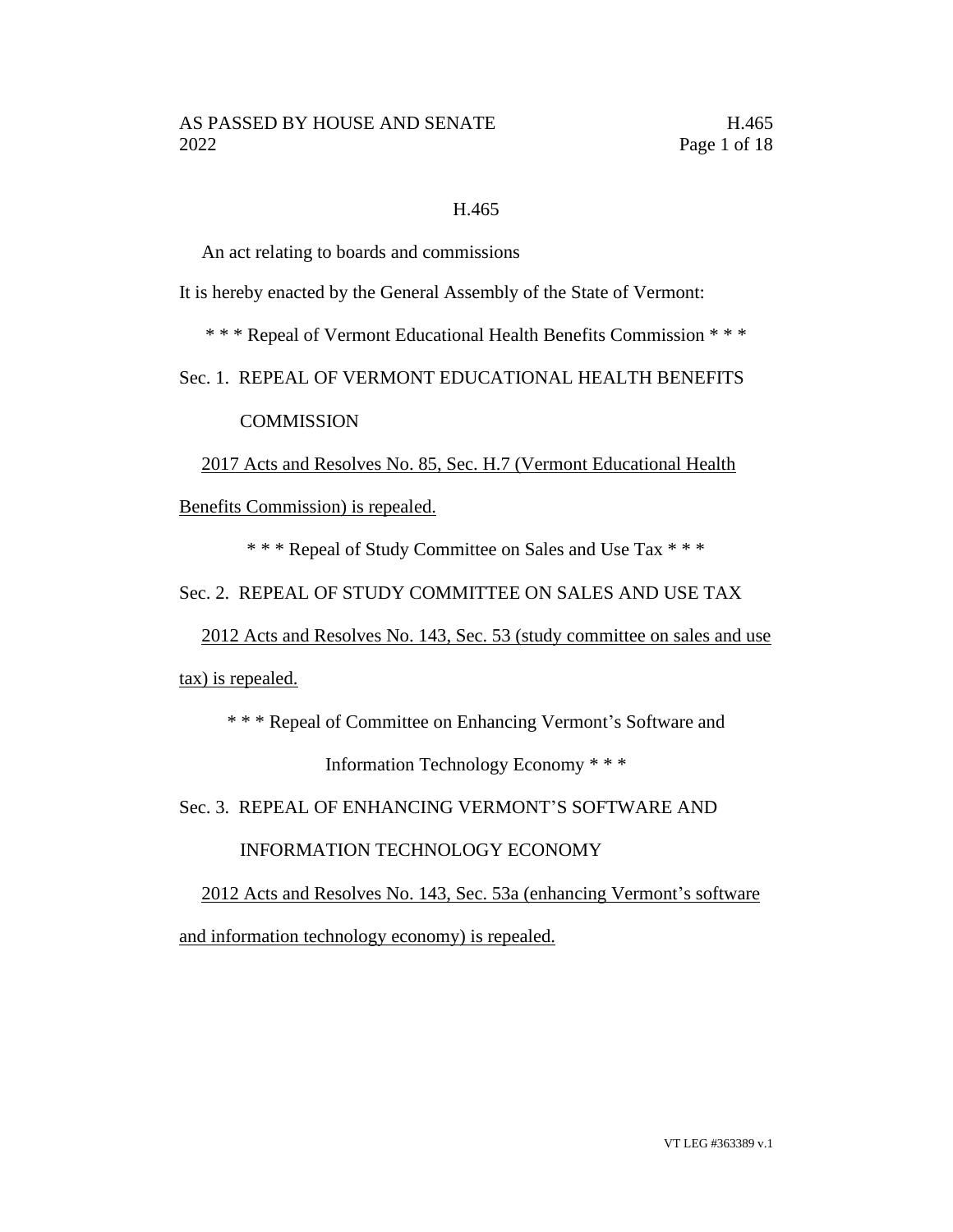\* \* \* Repeal of Youth in Agriculture, Natural Resources, and

Food Production Consortium \* \* \*

Sec. 4. 21 V.S.A. chapter 14 is amended to read:

## CHAPTER 14. YOUTH IN AGRICULTURE, NATURAL RESOURCES, AND FOOD PRODUCTION

#### § 1151. LEGISLATIVE FINDINGS AND PURPOSE

(a) The General Assembly finds that:

(1) Agriculture, natural resources, and food production play a central role in the economy and culture of Vermont.

(2) Farms and farm-based industries are experiencing an ever-increasing need for workers who are willing to work the hours involved in farming and who have the multiple skills necessary to handle successfully the multiple and varied responsibilities of farming.

(3) Farms have always provided the environment for youth to acquire workplace skills such as responsibility, creativity, and initiative and occupational skills ranging from plant and animal science to economics and to grow therefore into sought-after workers by a wide variety of employers.

(4) Programs such as the Farm Youth Corps have provided the infrastructure that is necessary to connect youth to careers in agriculture, natural resources, and food production.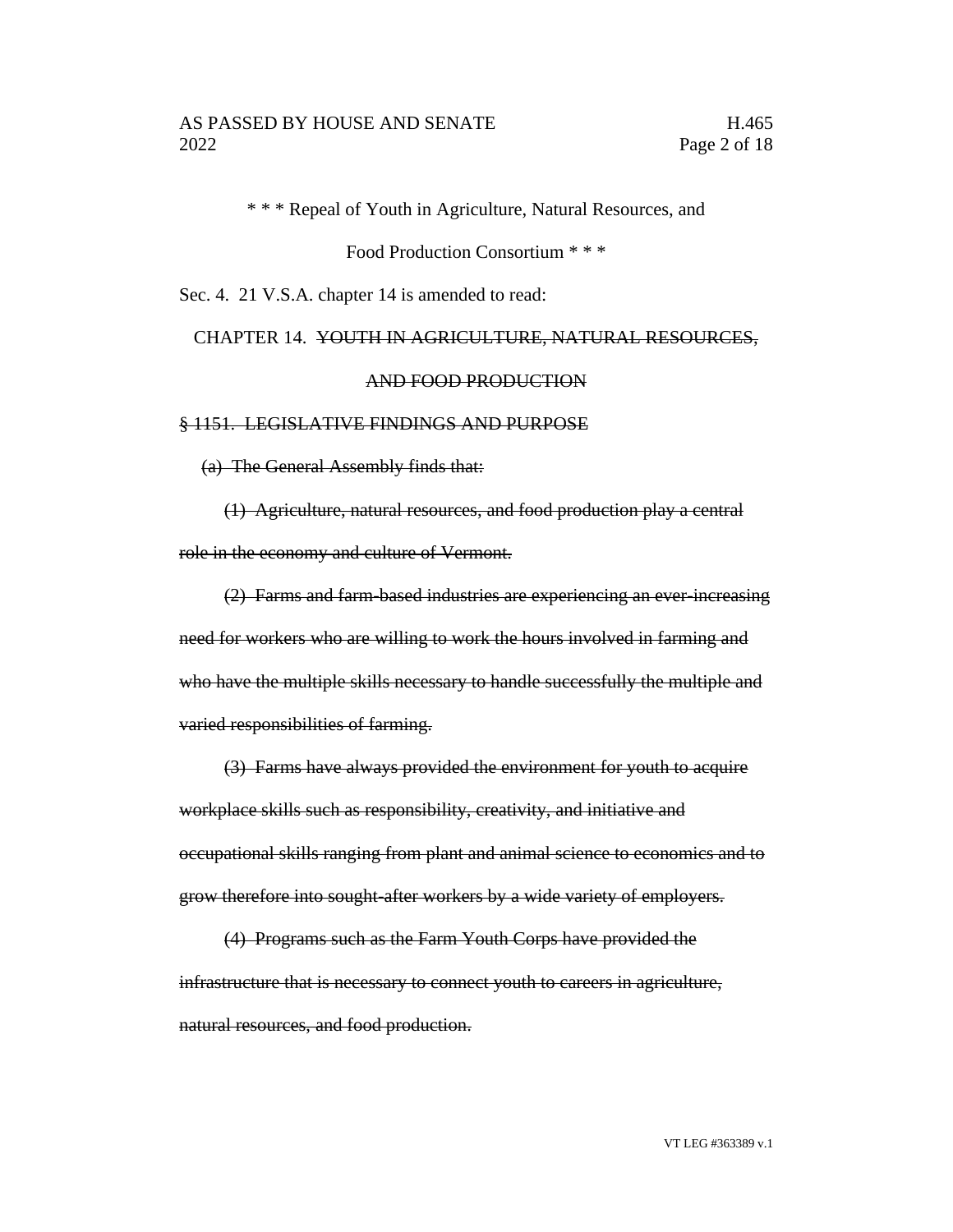(5) Programs that have provided youth with the opportunity to work on farms have declined due to reductions in federal funding.

(b) Therefore, it is the purpose of this chapter to create and support programs for youth that will engage them in agriculture, natural resources, and food production in order to:

(1) Provide them an opportunity to engage in work that provides them with hands-on learning and allows them to develop a strong work ethic and vital workplace and occupational skills that will be valuable in any career they might pursue.

(2) Encourage youth to pursue pathways to careers in agriculture, natural resources, and food production.

(3) Provide farmers with young short-term workers and the opportunity to mentor future, long-term employees.

(4) Ensure that youth are aware of the benefits of agriculture, natural resources, and food production to themselves and to Vermont.

§ 1152. YOUTH IN AGRICULTURE, NATURAL RESOURCES, AND

#### FOOD PRODUCTION CONSORTIUM; CREATION

(a) There is created a Youth in Agriculture, Natural Resources, and Food Production Consortium of program providers in order that programs to build pathways to careers in agriculture, natural resources, and food production may be connected, developed, and supported in a coordinated manner. The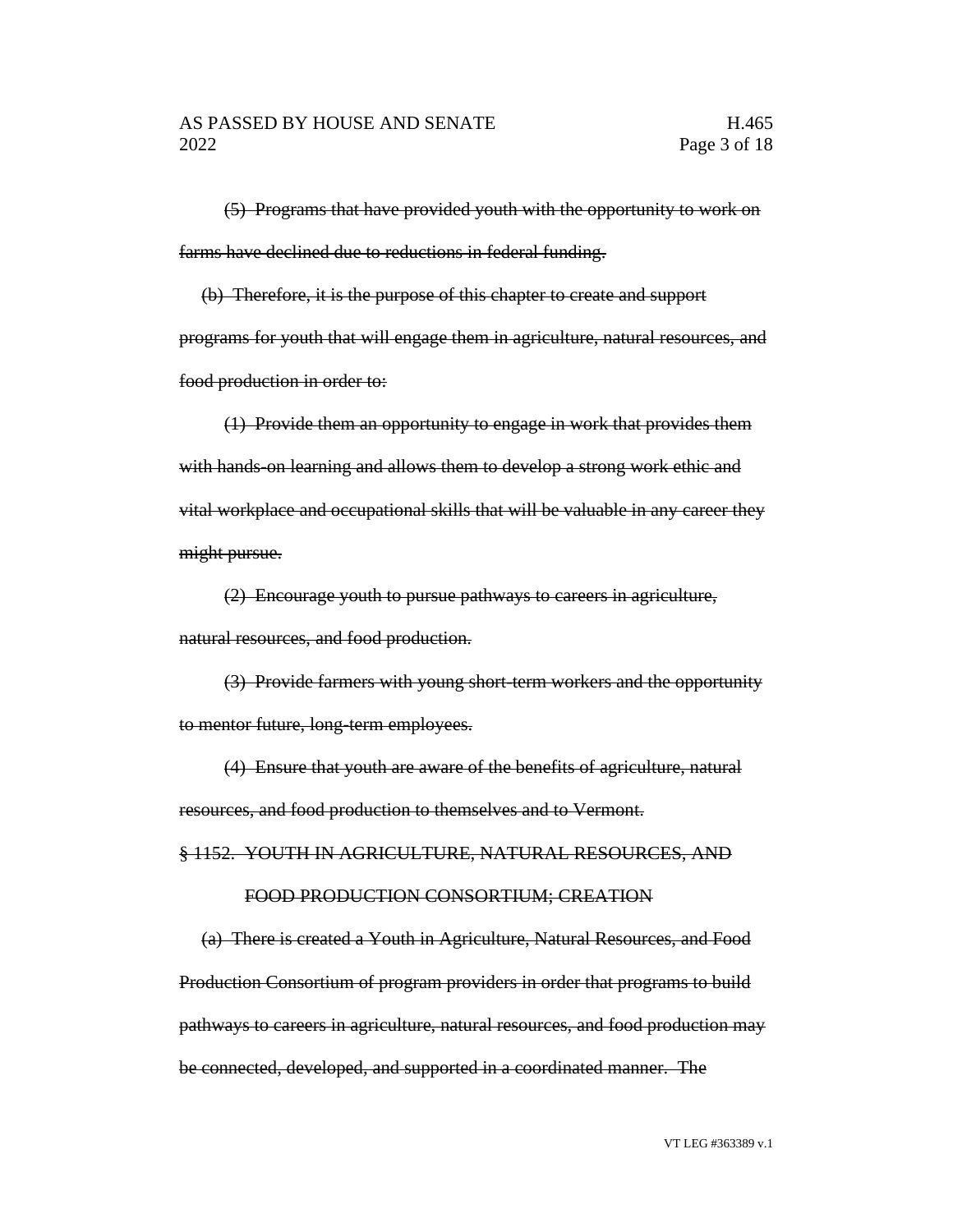Consortium shall comprise employees of the Department of Labor assigned by the Commissioner of Labor; employees of the Agency of Education assigned by the Secretary of Education; employees of the Agency of Agriculture, Food and Markets appointed by the Secretary of Agriculture, Food and Markets; employees of the Agency of Natural Resources appointed by the Secretary of Natural Resources; representatives of the Extension Service of the University of Vermont selected by the Service; and representatives from agriculture, food, and natural resources businesses appointed by the Secretary of Agriculture, Food and Markets.

(b) The consortium shall be attached to the Department of Labor for administrative support. It shall elect its own chair and meet as required to fulfill its obligations under this chapter.

#### § 1153. YOUTH IN AGRICULTURE, NATURAL RESOURCES, AND

#### FOOD PRODUCTION CONSORTIUM; POWERS AND DUTIES

(a) The Consortium shall be charged with the oversight of the development and coordination of programs in agriculture, natural resources, and food production, and education to connect youths' experiences in agriculture, natural resources, and food production to their in-school learning and develop pathways for pursuing further education related to agriculture or natural resources. It shall seek to coordinate and connect programs around common standards, coordinate resources, provide a clearinghouse for information and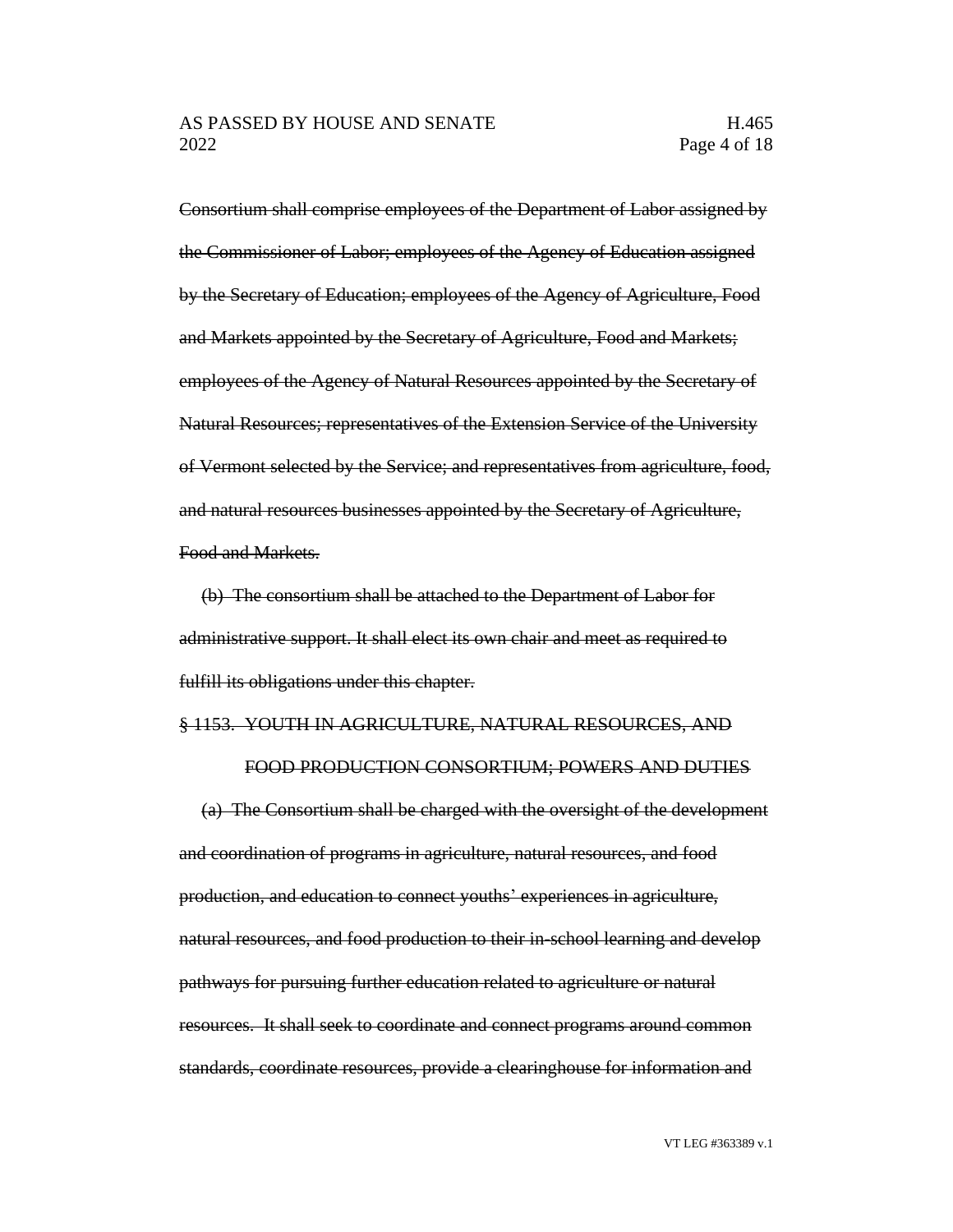technical assistance, establish a strong business and education partnership, identify missing components of the system, and oversee funds made available for the express purpose of implementing these pathways. It shall endeavor to sustain and expand programming in agriculture, natural resources, and food production on a statewide basis in order to affect middle and secondary school students in Vermont. The Consortium shall seek to ensure the effectiveness of all the programs in reaching large numbers of students, and in so far as possible, seek to provide programs in all regions of the State through a statewide system with uniform availability, eligibility, and funding requirements to make such opportunities available to all students.

(b) Among the programs to be reviewed and coordinated by the Consortium are projects that involve agriculture and the environment; programs within the elementary and middle school system that provide handson learning, such as "Ag in the Classroom" sponsored by the Agency of Agriculture, Food and Markets, and "Forest, Fields, and Futures" sponsored by UVM Extension; and secondary school programs in agriculture and natural resources-related areas in education; "Smokeyhouse" and other career technical education, agriculture, and natural resources programs offered by high schools and regional CTE centers. In addition, it shall review and coordinate programs such as the Youth Conservation Corps and the Farm Youth Corps of the Department of Labor, which has offered summer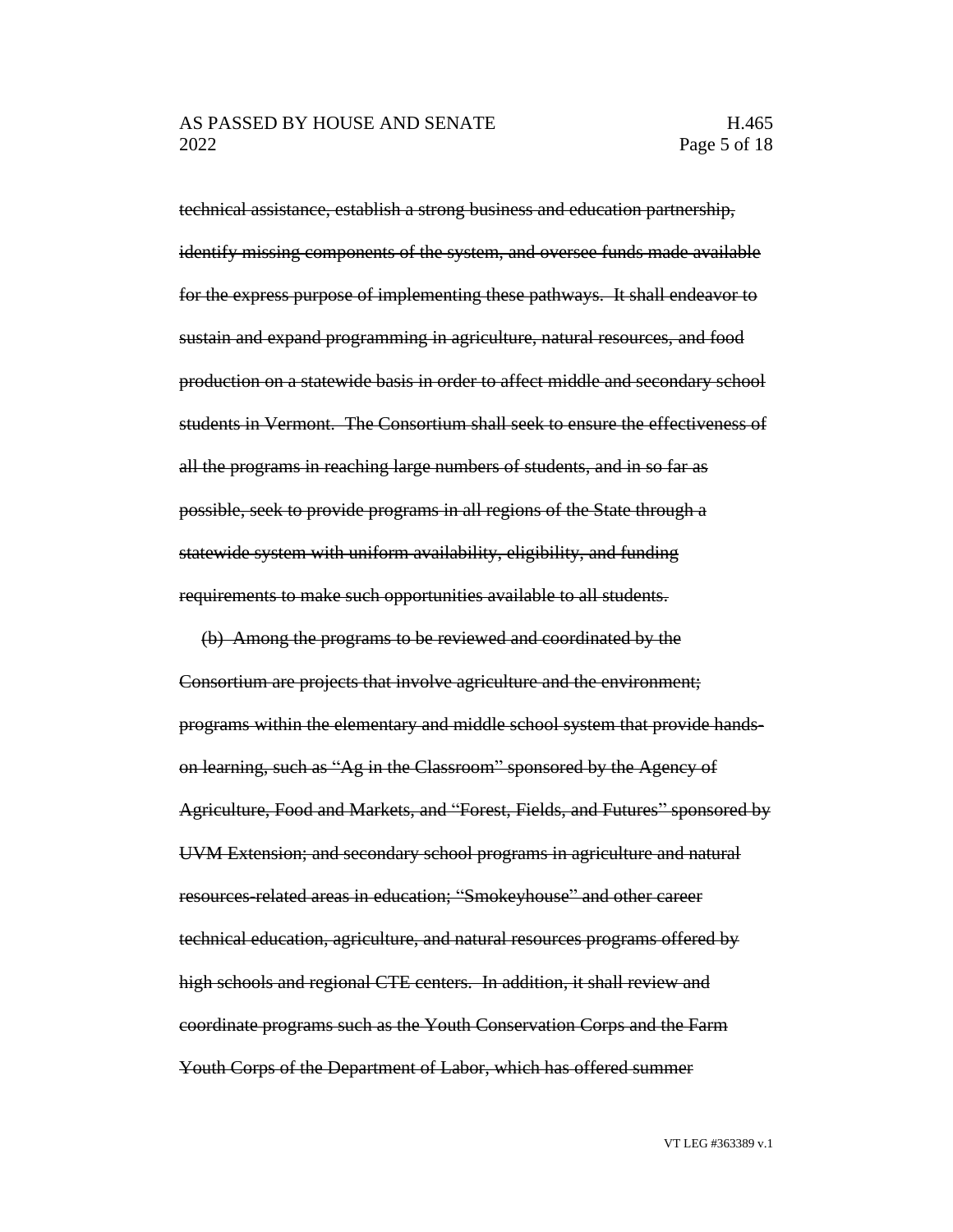employment for students on farms, and other summer employment programs and alternative programs for in-school youth operated outside the public school funding system.

(c) [Repealed.] [Repealed.]

\* \* \* Repeal of the Department of Labor Advisory Council \* \* \*

Sec. 5. 21 V.S.A. § 1306 is amended to read:

#### § 1306. ADVISORY COUNCIL; MEMBERS; TERMS

(a) The Governor shall appoint a State Department of Labor Advisory Council composed of eight members from the general public to include four employer representatives and four employee representatives who may fairly be regarded as employees because of their vocations, employment, and affiliations. Appointment of the four employee representatives, at least one of whom shall have experience in workers' compensation law and one of whom shall be a member of a building trade, shall be made from a list of qualified individuals submitted by the Vermont State Labor Council, the Vermont State Employees' Association, and the Vermont National Education Association. Appointment of the four employer representatives shall be made from a list of qualified individuals submitted by the Vermont Chamber of Commerce, Associated General Contractors of Vermont, and Vermont Businesses for Social Responsibility. The Council members shall be appointed for staggered terms of four years. The Council shall meet at least three times a year.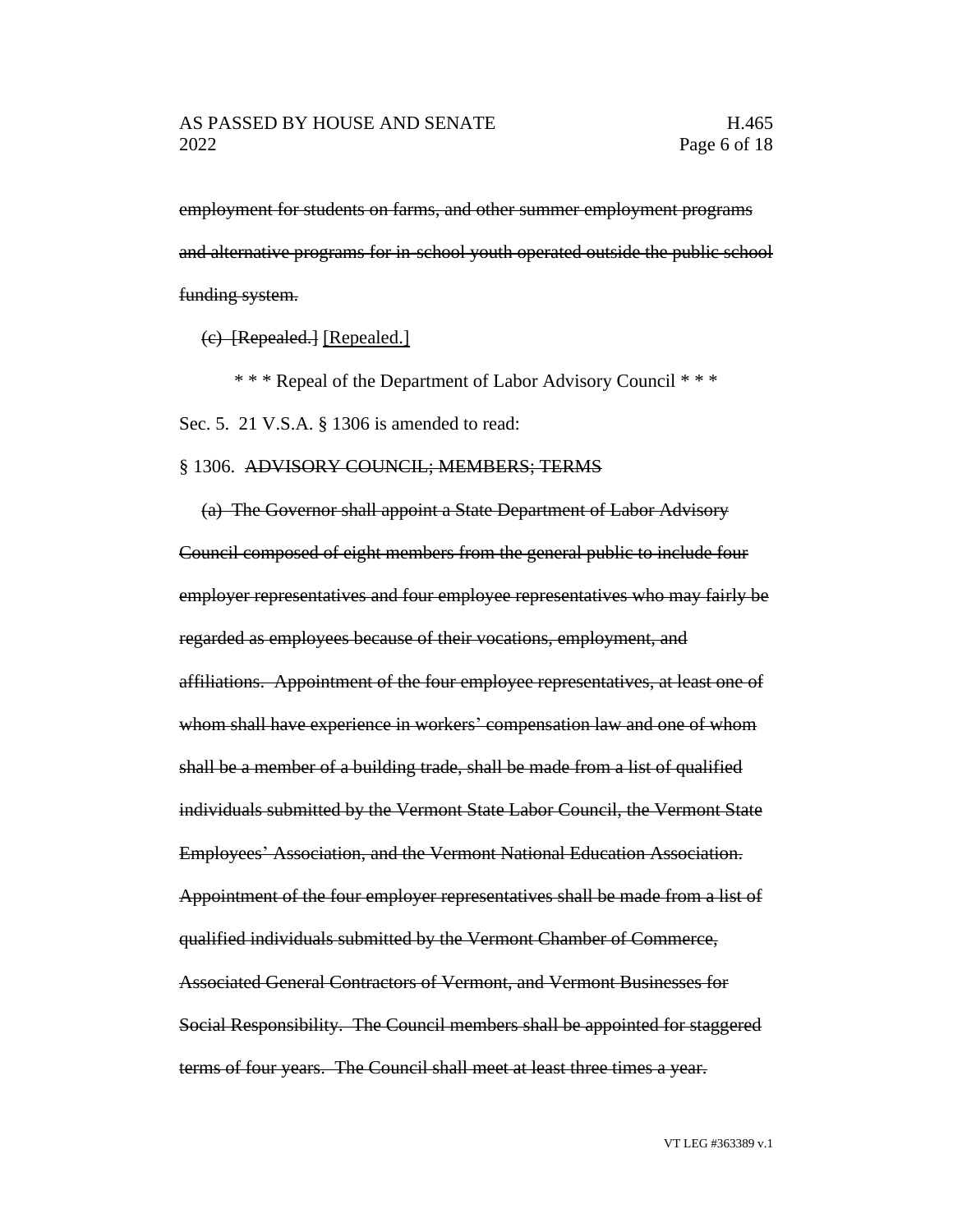(b) The Council shall advise the Commissioner regarding formulating policies by discussing the problems related to the functions and duties of the Department in order to develop impartial solutions and approaches to these issues.

(c) The Commissioner may establish subcommittees composed solely of labor or management representatives and use a portion of the Council's meeting time to meet with these subcommittees.

(d) Each member of the Council who is not a salaried official or State employee or is not otherwise compensated through employment for attending Council meetings is entitled to per diem compensation and reimbursement for expenses as provided in 32 V.S.A. § 1010. [Repealed.]

\* \* \* Repeal of Working Group on State Workforce Development \* \* \* Sec. 6. REPEAL OF WORKING GROUP ON STATE WORKFORCE

#### DEVELOPMENT

2017 Acts and Resolves No. 69, Sec. E.1 (State workforce development system; report) is repealed.

\* \* \* Repeal of Council Advisory Committee \* \* \*

Sec. 7. 20 V.S.A. § 2410 is amended to read:

#### § 2410. COUNCIL ADVISORY COMMITTEE

(a) Creation. There is created the Council Advisory Committee to provide advice to the Council regarding its duties under this subchapter.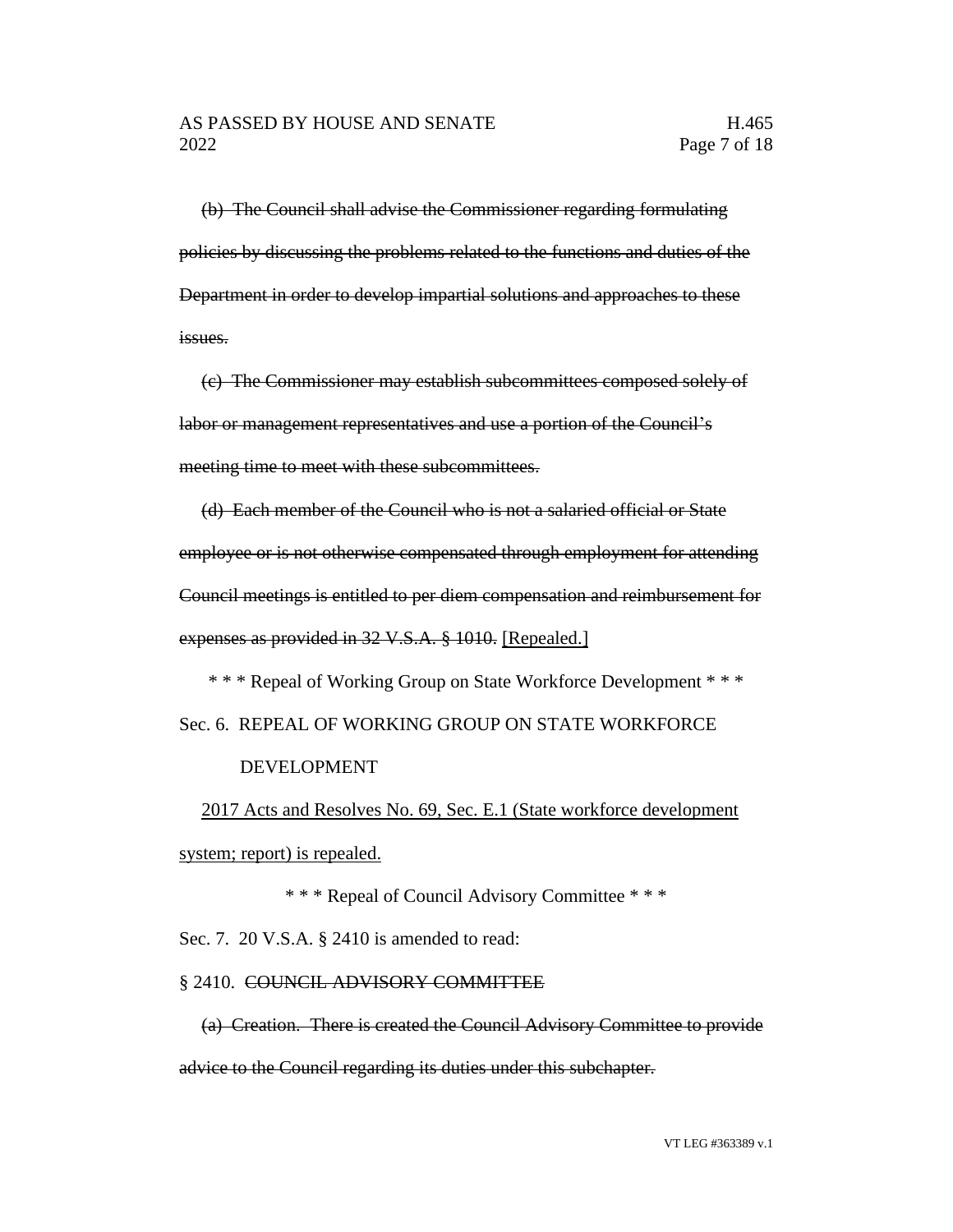(1) The Committee shall specifically advise and assist the Council in developing procedures to ensure that allegations of unprofessional conduct by law enforcement officers are investigated fully and fairly, and to ensure that appropriate action is taken in regard to those allegations.

(2) The Committee shall be advisory only and shall not have any decision-making authority.

(b) Membership. The Committee shall be composed of five individuals appointed by the Governor. The Governor may solicit recommendations for appointments from the Chair of the Council.

(1) Four of these members shall be public members who during incumbency shall not serve and shall have never served as a law enforcement officer or corrections officer and shall not have an immediate family member who is serving or has ever served as either of those officers.

(2) One of these members shall be a retired law enforcement officer.

(c) Assistance. The Executive Director of the Council or designee shall attend Committee meetings as a resource for the Committee.

(d) Reimbursement. Members of the Committee who are not employees of the State of Vermont and who are not otherwise compensated or reimbursed for their attendance shall be entitled to per diem compensation and reimbursement of expenses pursuant to 32 V.S.A. § 1010 for not more than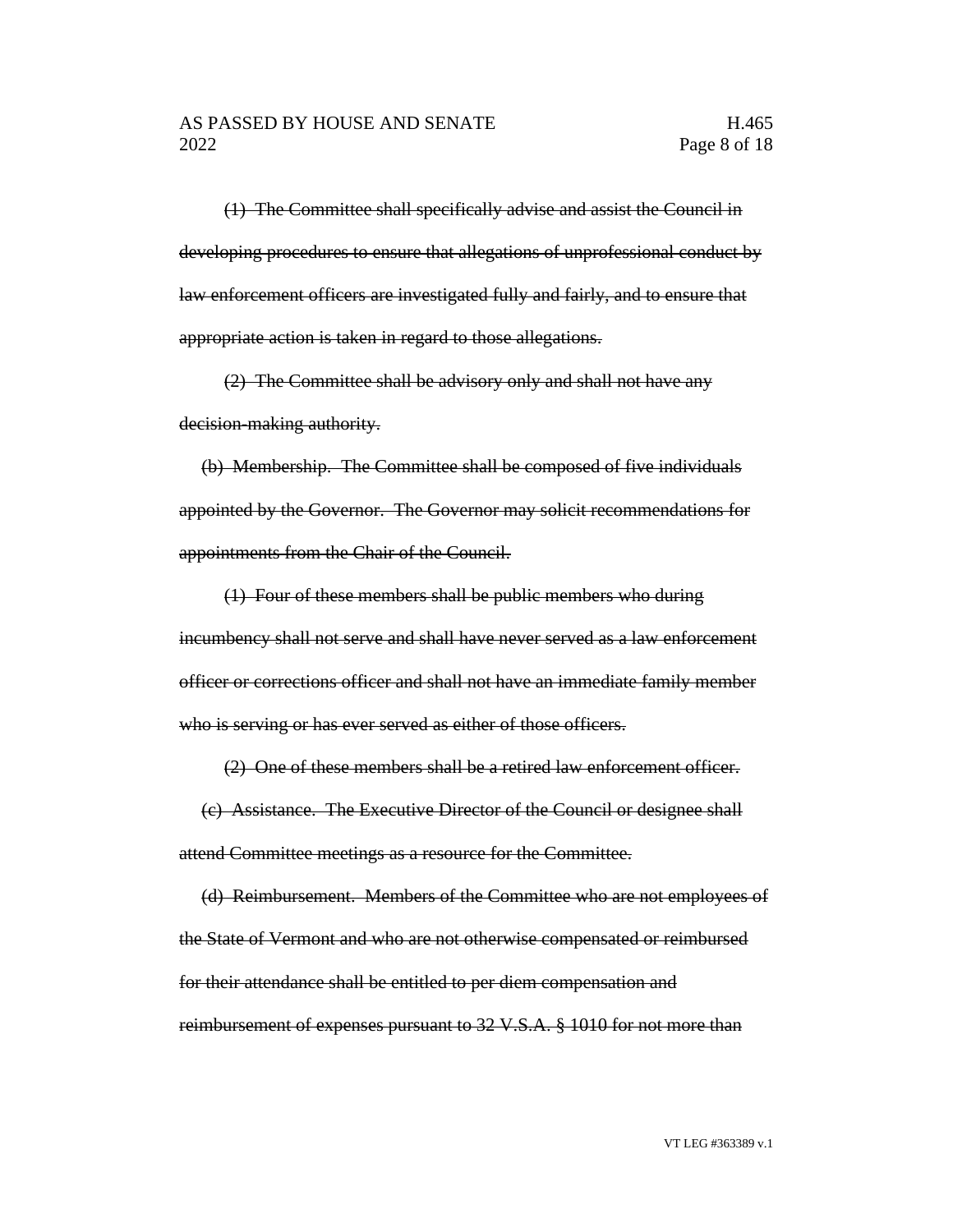five meetings per year. Such payments shall be derived from the budget of the

Council. [Repealed.]

\* \* \* Emergency Service Provider Wellness Commission \* \* \*

Sec. 7a. 18 V.S.A. § 7257b is amended to read:

#### § 7257b. EMERGENCY SERVICE PROVIDER WELLNESS

#### **COMMISSION**

(a) As used in this section:

(1) "Chief executive of an emergency service provider organization" means a person in charge of an organization that employs or supervises emergency service providers in their official capacity.

(2) "Emergency service provider" means a person:

(A) currently or formerly recognized by a Vermont fire department as a firefighter;

(B) currently or formerly licensed by the Department of Health as an emergency medical technician, emergency medical responder, advanced emergency medical technician, or paramedic;

(C) currently or formerly certified as a law enforcement officer by the Vermont Criminal Justice Council, including constables and sheriffs;

(D) currently or formerly employed by the Department of

Corrections as a probation, parole, or correctional facility officer; or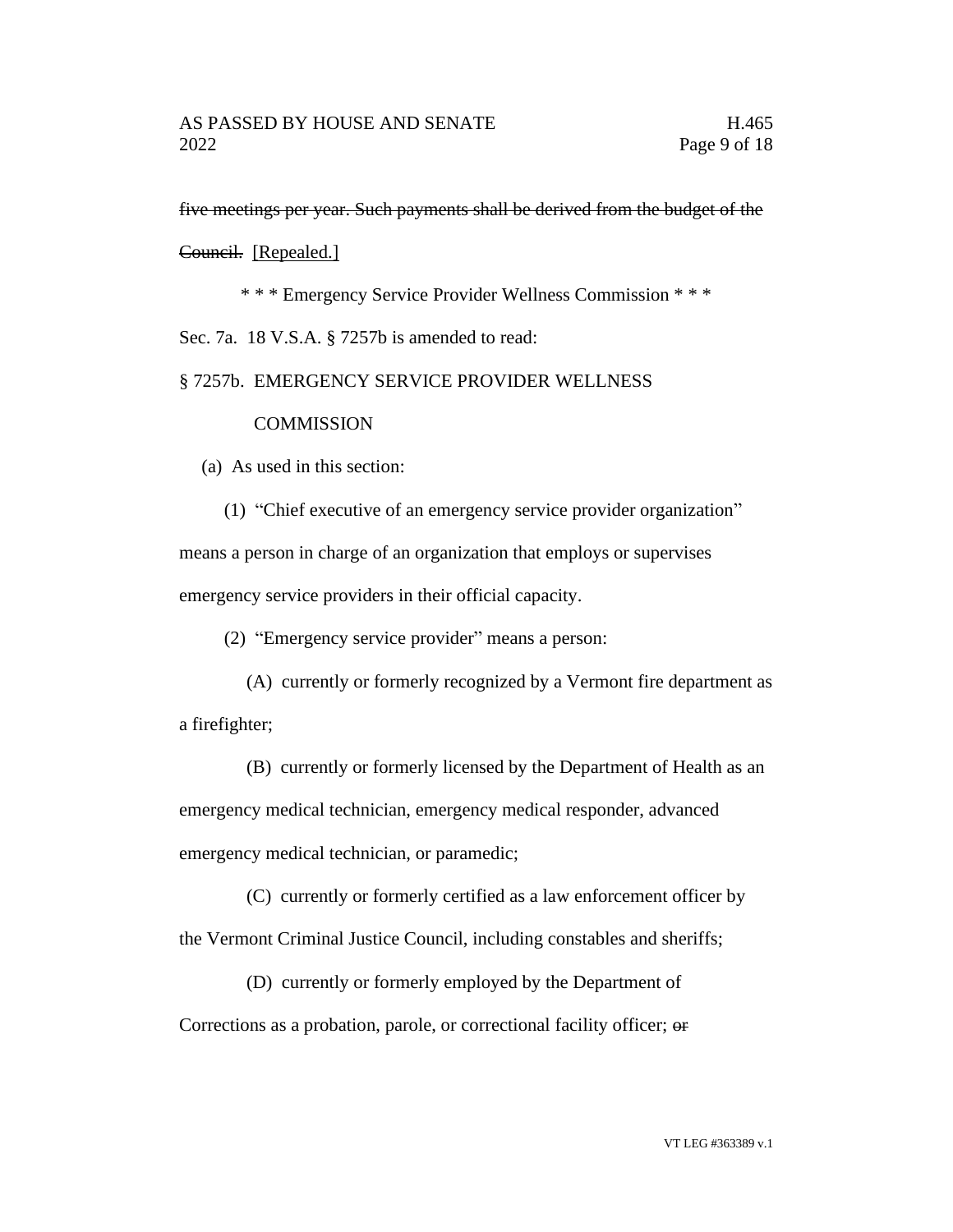(E) currently or formerly certified by the Vermont Enhanced 911 Board as a 911 call taker or employed as an emergency communications dispatcher providing service for an emergency service provider organization; or

(F) currently or formerly registered as a ski patroller at a Vermont ski resort with the National Ski Patrol or Professional Ski Patrol Association.

(3) "Licensing entity" means a State entity that licenses or certifies an emergency service provider.

(b) There is created the Emergency Service Provider Wellness Commission within the Agency of Human Services that, in addition to the purposes listed below, shall consider the diversity of emergency service providers on the basis of gender, race, age, ethnicity, sexual orientation, gender identity, disability status, and the unique needs that emergency service providers who have experienced trauma may have as a result of their identity status:

(1) to identify where increased or alternative supports or strategic investments within the emergency service provider community, designated or specialized service agencies, or other community service systems could improve the physical and mental health outcomes and overall wellness of emergency service providers;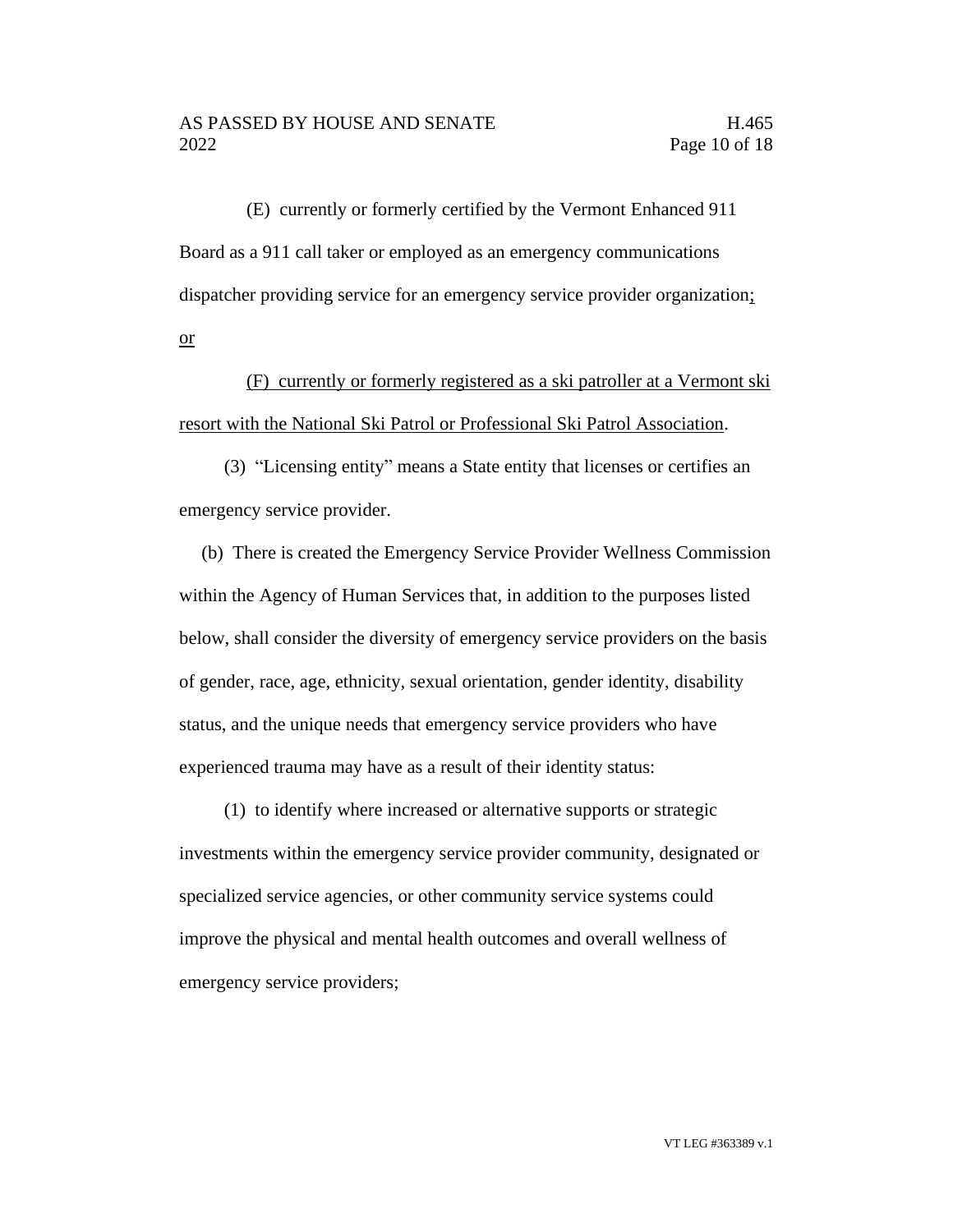(2) to identify how Vermont can increase capacity of qualified clinicians in the treatment of emergency service providers to ensure that the services of qualified clinicians are available throughout the State without undue delay;

(3) to create materials and information, in consultation with the Department of Health, including a list of qualified clinicians, for the purpose of populating an electronic emergency service provider wellness resource center on the Department of Health's website;

(4) to educate the public, emergency service providers, State and local governments, employee assistance programs, and policymakers about best practices, tools, personnel, resources, and strategies for the prevention and intervention of the effects of trauma experienced by emergency service providers;

(5) to identify gaps and strengths in Vermont's system of care for both emergency service providers who have experienced trauma and their immediate family members to ensure access to support and resources that address the impacts of primary and secondary trauma;

(6) to recommend how peer support services and qualified clinician services can be delivered regionally or statewide;

(7) to recommend how to support emergency service providers in communities that are resource challenged, remote, small, or rural;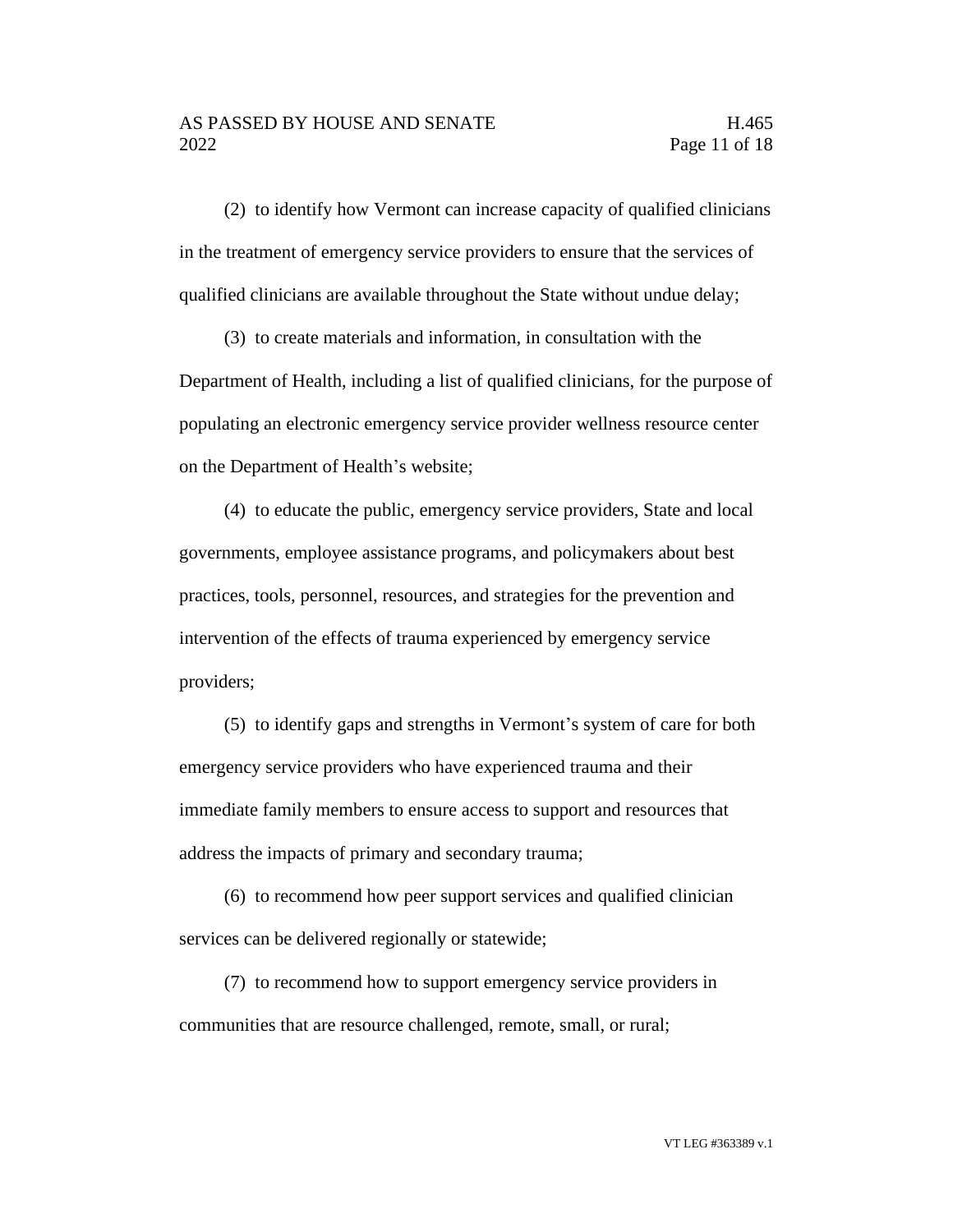### AS PASSED BY HOUSE AND SENATE FOR THE H.465 2022 Page 12 of 18

(8) to recommend policies, practices, training, legislation, rules, and services that will increase successful interventions and support for emergency service providers to improve health outcomes, job performance, and personal well-being and reduce health risks, violations of employment, and violence associated with the impact of untreated trauma, including whether to amend Vermont's employment medical leave laws to assist volunteer emergency service providers in recovering from the effects of trauma experienced while on duty; and

(9) to consult with federal, State, and municipal agencies, organizations, entities, and individuals in order to make any other recommendations the Commission deems appropriate.

(c)(1) The Commission shall comprise the following members and, to the extent feasible, include representation among members that reflects the gender, gender identity, racial, age, ethnic, sexual orientation, social, and disability status of emergency service providers in the State:

\* \* \*

(W) a representative, appointed by the Vermont Association for Hospitals and Health Systems; and

(X) the Executive Director of the Enhanced 911 Board or designee; and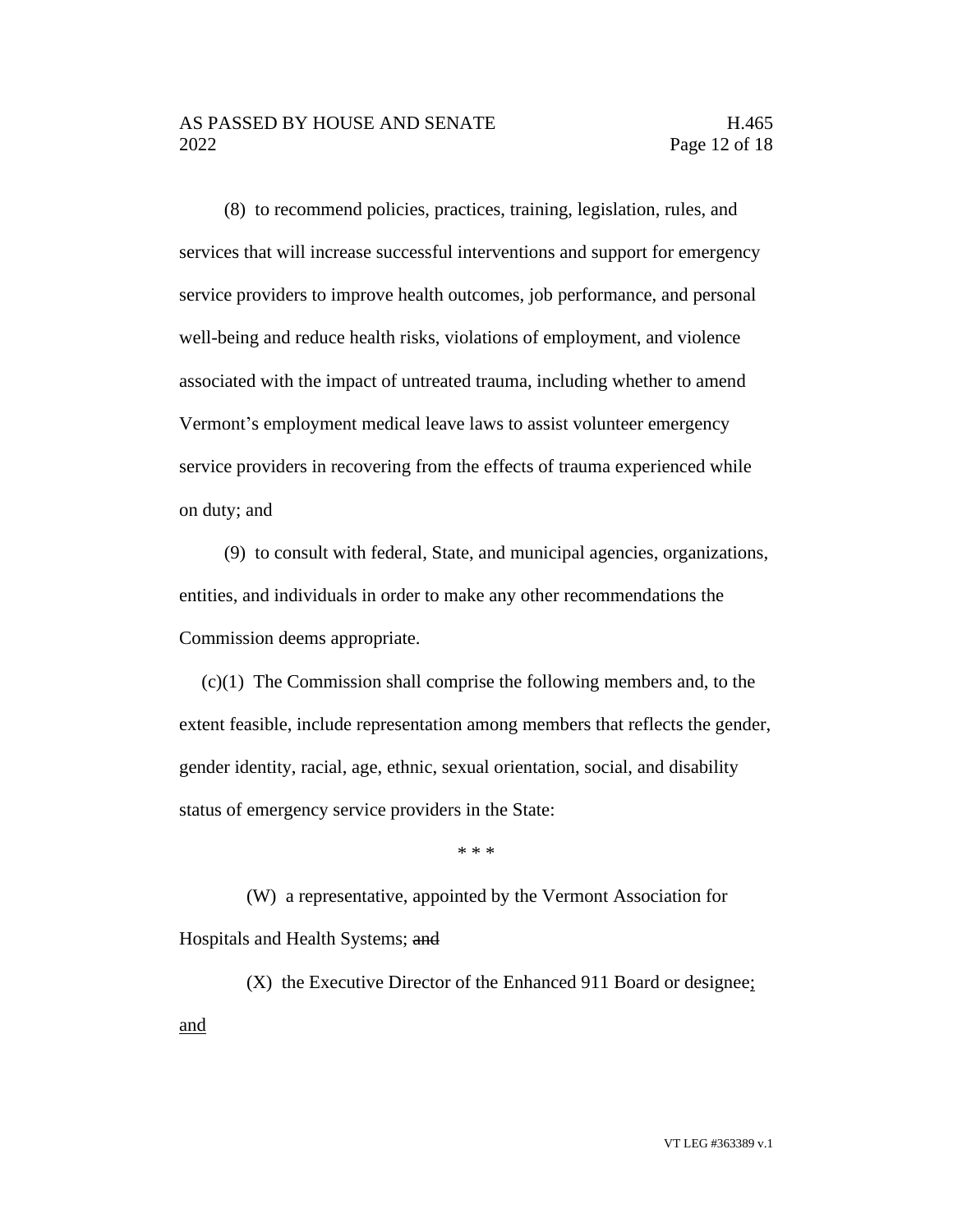(Y) a member of the National Ski Patrol appointed by consensus agreement of the National Ski Patrol Northern Vermont and Southern Vermont Regional Directors.

\* \* \*

\* \* \* Boards and Commissions; Per Diem Compensation \* \* \*

Sec. 8. 32 V.S.A. § 1010 is amended to read:

## § 1010. MEMBERS OF CERTAIN BOARDS

(a) Except for those members serving ex officio or otherwise regularly

employed by the State, the members of the following boards shall be entitled to

receive \$50.00 in per diem compensation:

- (1) Board of Bar Examiners
- (2) Board of Libraries
- (3) Vermont Milk Commission
- (4) Board of Education
- (5) State Board of Health
- (6) Emergency Board
- (7) Board of Liquor and Lottery
- (8) Human Services Board
- (9) State Fish and Wildlife Board
- (10) State Board of Mental Health
- (11) Vermont Employment Security Board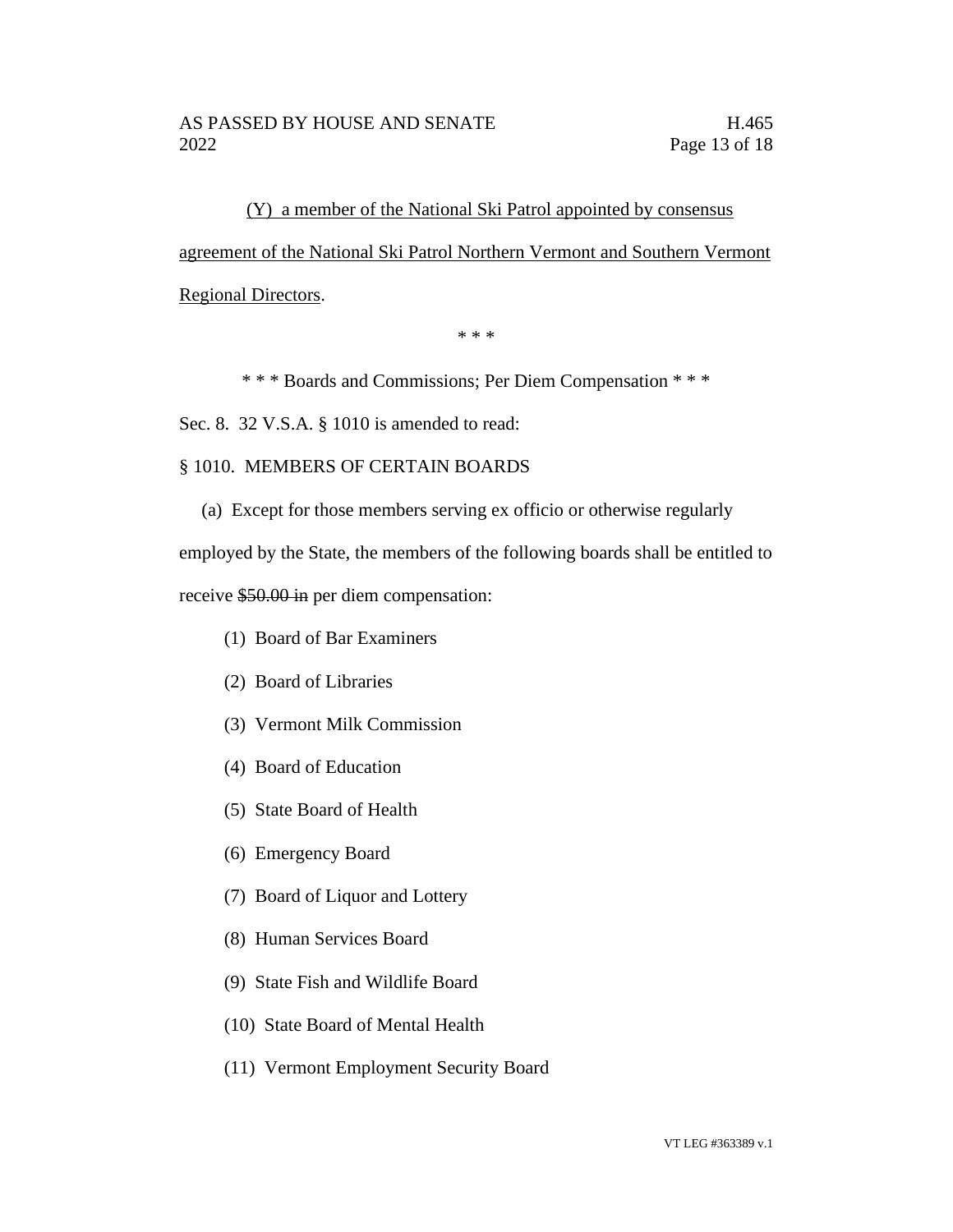- (12) Capitol Complex Commission
- (13) Natural Gas and Oil Resources Board
- (14) Transportation Board
- (15) Vermont Veterans' Home Board of Trustees
- (16) Advisory Council on Historic Preservation
- (17) The Electricians' Licensing Board
- (18) [Repealed.]
- (19) Emergency Personnel Survivors Benefit Review Board
- (20) Community High School of Vermont Board
- (21) Parole Board

(b)(1) Notwithstanding any other provision of law, members of professional or occupational licensing boards or commissions, advisory boards or commissions, appeals boards, promotional boards, interstate boards, supervisory boards and councils, or any other boards, commissions, or similar entities that are not listed in subsection (a) of this section but are otherwise entitled by act of the General Assembly to receive per diem compensation, shall be entitled to receive per diem compensation in the amount of \$50.00 per day for each day devoted to official duties. This subsection shall not reduce the amount of per diem compensation provided by act of the General Assembly to members of boards or commissions entitled to receive more than \$50.00 per day.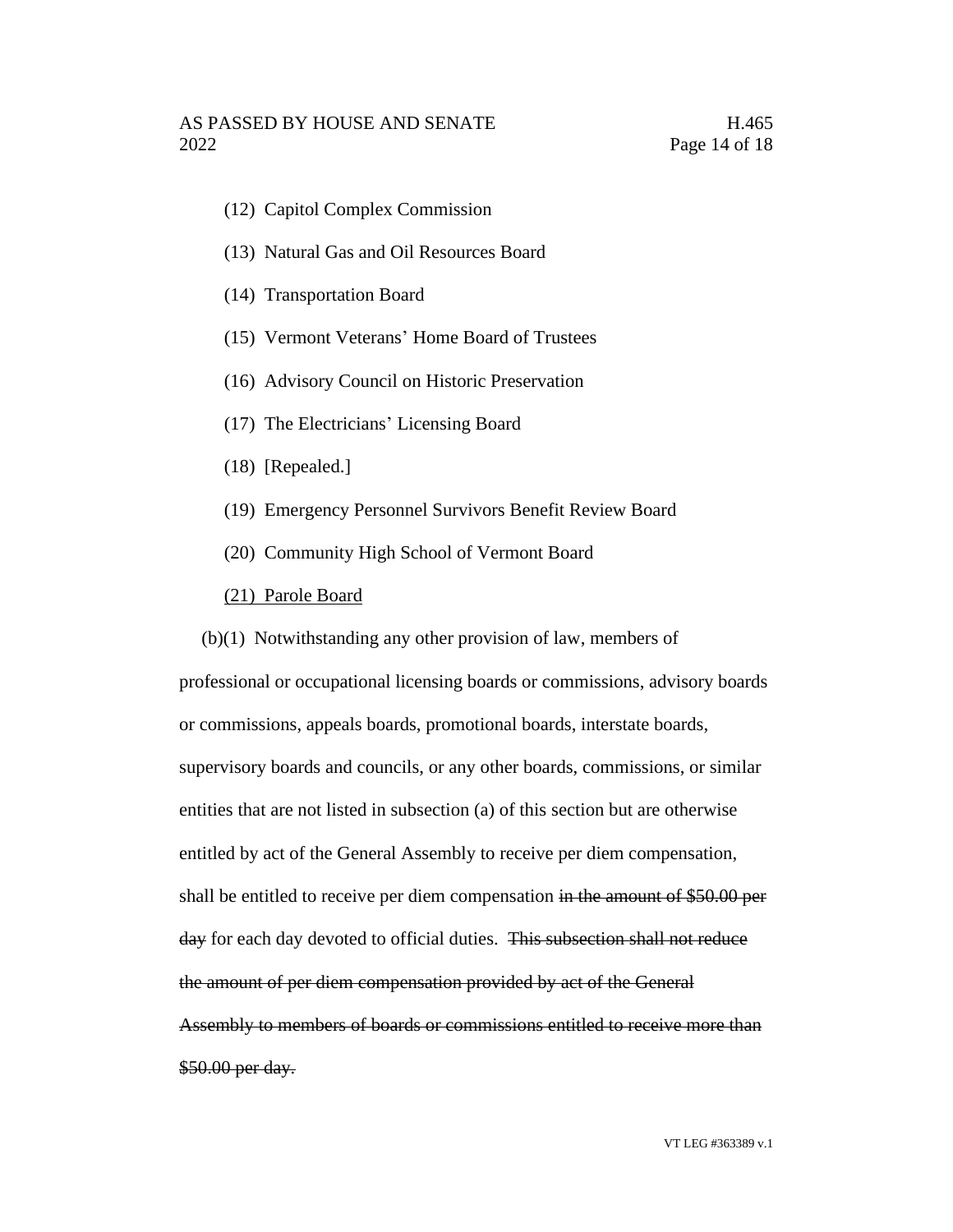(2) "Per diem" means the amount of compensation to which a member of a statutory board or commission is entitled for:

(A) attendance at a regular or special meeting of such board or commission or any committee thereof; or

(B) performance of other duties directly related to the efficient conduct of necessary board business as assigned and approved by the chairperson, provided that payment for such duties shall be at the per diem rate prorated for actual time spent performing duties. Proration shall be calculated based on an eight-hour day. Under no circumstances shall the daily payment exceed the per diem amount.

(c) The members of the boards and commissions, including those members serving ex officio or otherwise regularly employed by the State, shall be entitled to receive their actual and necessary expenses when away from home or office upon their official duties.

(d) Notwithstanding the provisions of subsections (a) and (b) of this section, a member shall not be entitled to receive State per diem compensation for any meeting or other official duty for which specific compensation is provided by another source.

(e) The Governor may authorize per diem compensation and expense reimbursement in accordance with this section for members of boards and commissions, including temporary study commissions, created by Executive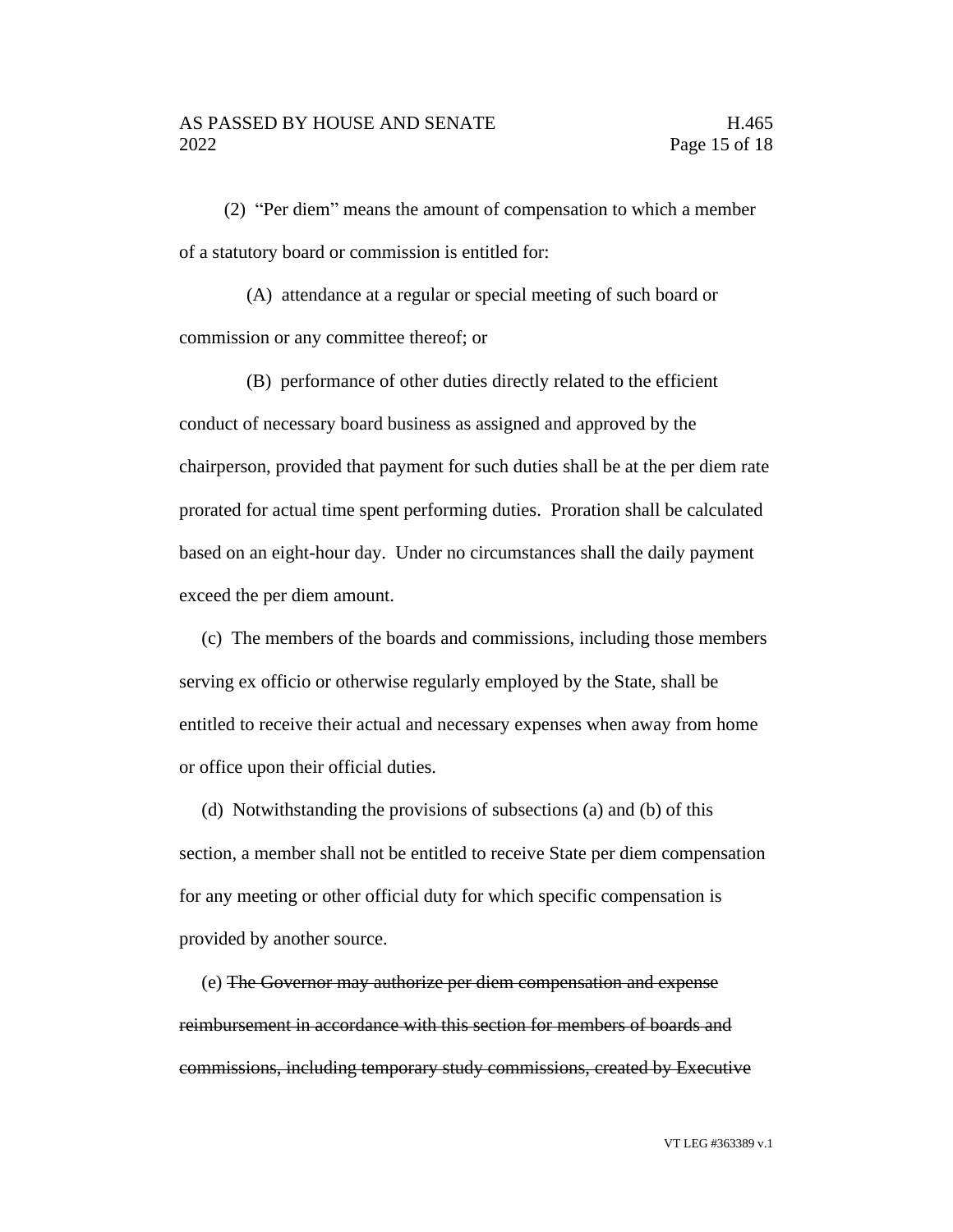Order. Per diem compensation authorized under this section for members of boards, commissions, councils, and committees and all other management, policymaking, or advisory bodies, including temporary study commissions, of the Executive Branch, whether appointed by the Governor or not, shall be not less than \$50.00 per day and shall be approved pursuant to this subsection.

(1) The annual budget report of the Governor submitted to the General Assembly as required by 32 V.S.A. § 306 shall contain a separate schedule, by entity, that provides the per diem compensation rate established for the current fiscal year and the per diem rate proposed for the next fiscal year of any per diem that will be increased from its current fiscal year rate. This schedule shall also provide, by entity, the total per diem amounts paid and total expenses reimbursed for all members of the entity in the most recently ended fiscal year. Prior to submitting this schedule, the Governor shall consult with each elective officer or State officer who administers per diems that are not funded by the General Fund.

(2) In the annual budget documentation submitted to the House and Senate Committees on Appropriations, any agency or department that administers funds for a board, commission, council, and committee and all other management, policymaking, or advisory bodies, including temporary study commissions, shall provide a list of the entities and the current and projected per diem rate and expense reimbursement for each entity. The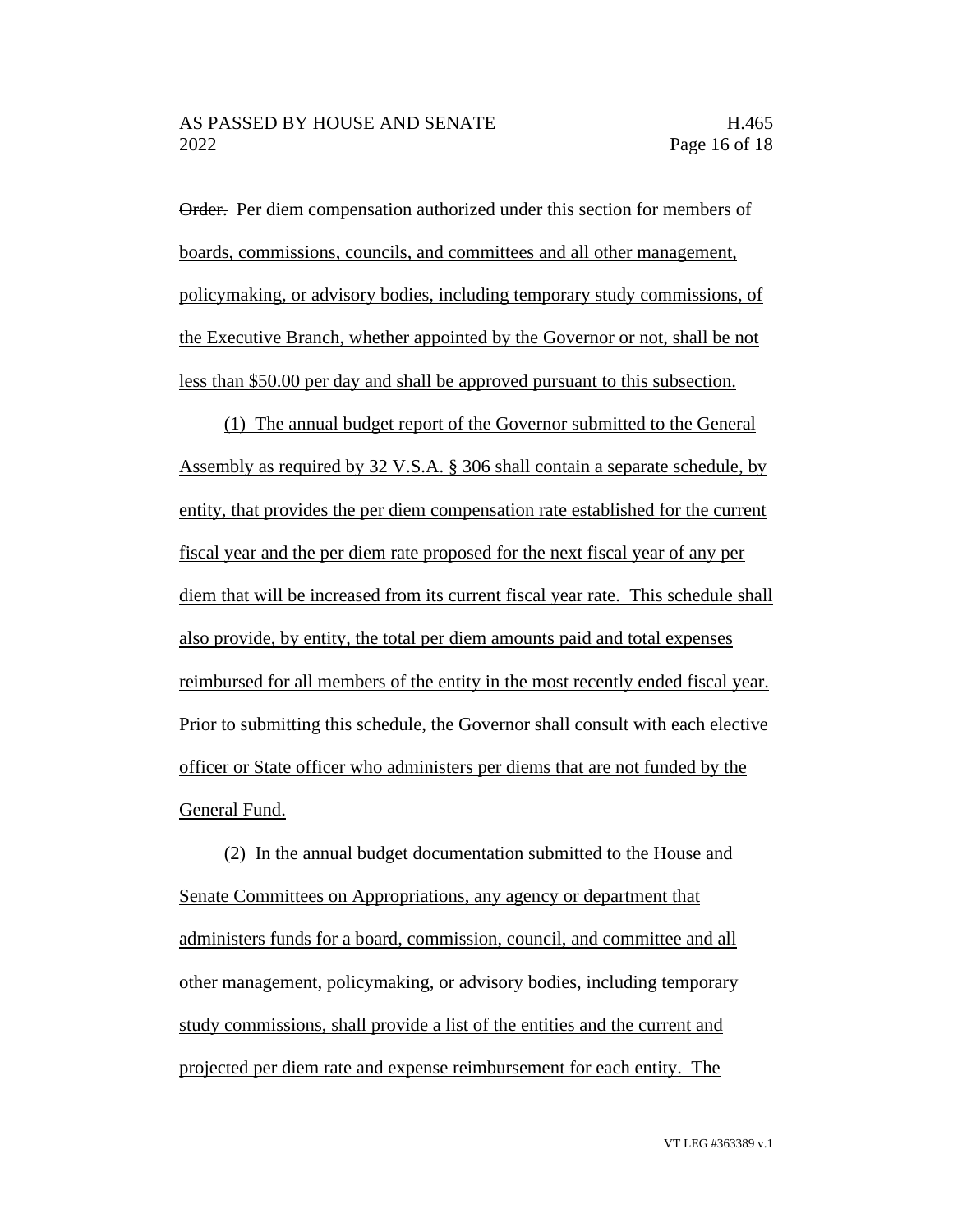agency or department shall include within its annual budget documentation the justification for any current or projected per diem rate that is greater than \$50.00, including the justification for authorizing a per diem rate of greater than \$50.00 for a board, commission, council, or committee created by executive order pursuant to subsection (g) of this section.

(f) Members of the Parole Board shall be entitled to receive \$100.00 per diem for each day of official duties together with reimbursement of reasonable expenses incurred in the performance of their duties. [Repealed.]

(g) The Governor may authorize per diem compensation and expense reimbursement in accordance with this section for members of boards, commissions, councils, and committees and all other management, policymaking, or advisory bodies, including temporary study commissions, created by executive order. Per diems and expense reimbursement authorized under this subsection shall be effective as of the effective date of the executive order but shall subsequently be reviewed and approved pursuant to the approval process of subsection (e) of this section during the next budgetary cycle.

# Sec. 9. FISCAL YEAR 2024; SUNSET ADVISORY COMMISSION; PER DIEM MAXIMUM; REPORT

(a) Fiscal year 2024. The fiscal year 2024 annual budget report of the Governor and the fiscal year 2024 annual budget documentation submitted by